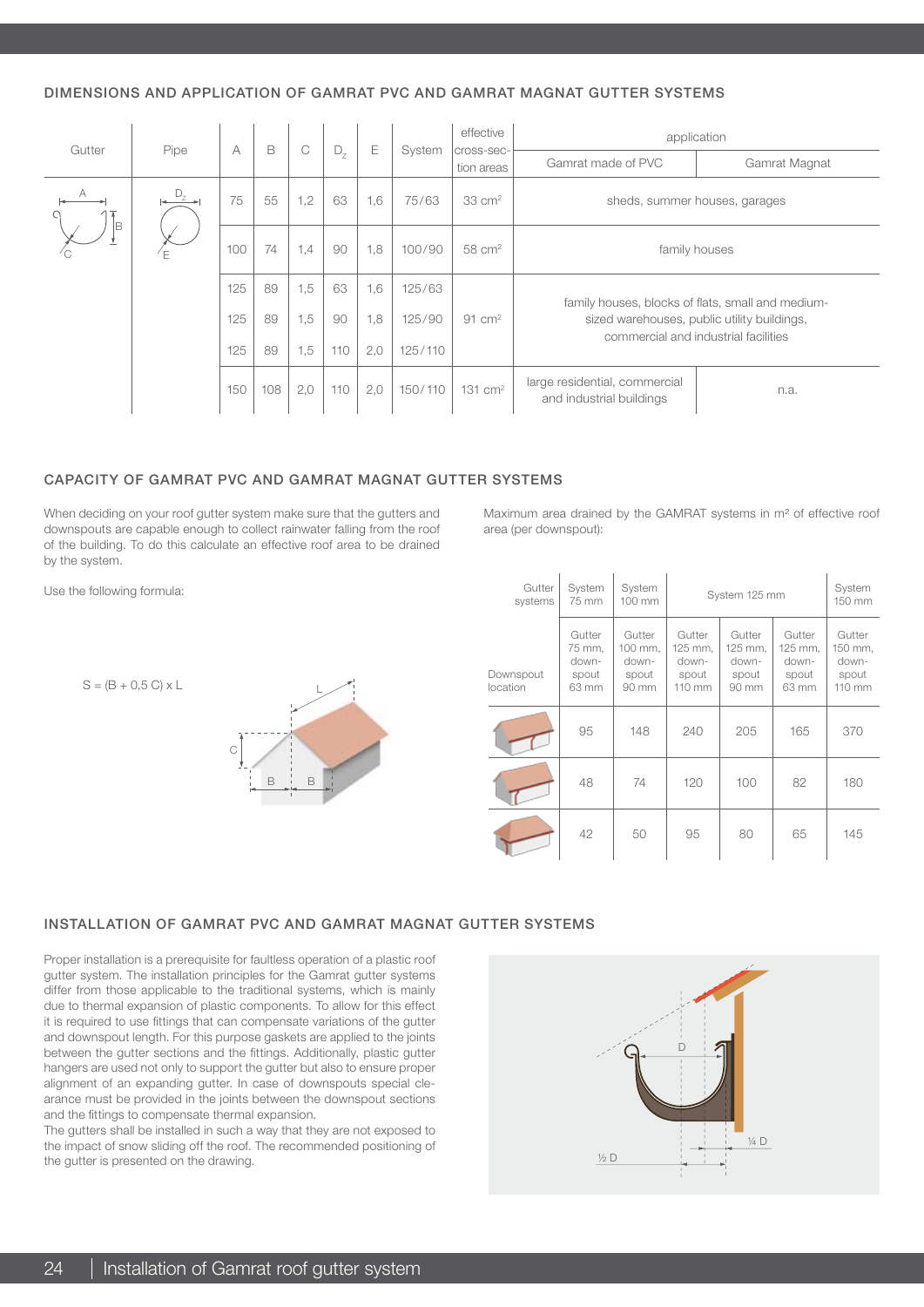

1. Mark the position of the drop outlet on the fascia board. Install gutter hangers at 15-cm from outlet edges on both sides of the outlet. Use at least 3 screws (4x35mm).



2. Fix the gutter hangers furthest from the drop outlet ensuring that the 0.3%-fall (3cm per 10m) is provided.



3a. Fix the remaining gutter hangers to the fascia board. The distance between neighbouring hangers shall not exceed 60 cm. For 75 and 100m gutters the recommended spacing is 50 cm.



3b. It is possible to fix the brackets to the rafter or the eaves directly. To do this use steel rafter arms adapted to the roof pitch. The distance between neighbouring brackets shall not exceed 60 cm. Gutter fall is 0.3%..



4. Plan the arrangement of connectors and corners. Use a hack-saw to cut the gutter, taking into consideration overlaps on gutter section both sides.



5. Install the gutters in the hangers. To do this insert the front edge fold of the gutter onto the front nibs of the hangers. Push the gutter towards the fascia board until its rear edge fold snaps on the rear hanger clip.



6. Apply a thin layer of lubricant (Silpasta R – available in the offer) to the gaskets in the fittings (do not apply this lubricant when installing the caps).



7. Install the drop outlet. Insert the rear edge of the outlet onto the rear gutter fold. Then, turn the outlet until its front edge snaps onto the front gutter edge fold. The outlet shall overlap the gutter fitting as per the designation on the fitting.



8. Use connectors to join the gutter sections (overlap as per the designation on the connector). The distance between the nearest hanger and the edge of the connector shall not exceed 15 cm.



9. Install the corners. Insert the rear edge of the gutter into the rear fold of the corner. Then, turn the angle until its front edge snaps into the front edge fold of the fitting. The distance between the nearest hanger and the edge of the corner shall not exceed 15 cm.



10a. Install left and right end caps. Insert the front edge fold of the end cap into the front gutter edge fold. Then, turn the cap upwards until its rear edge snaps onto the rear gutter edge fold. The caps should preferably be mounted on the gutter prior to the gutter is fixed to the hangers.



10b. A universal end cap can be used both for the left hand and right hand end of the gutter. Insert the front edge fold of the end cap onto the front gutter edge fold. Then, turn the cap down until its rear edge snaps into the rear gutter edge fold.